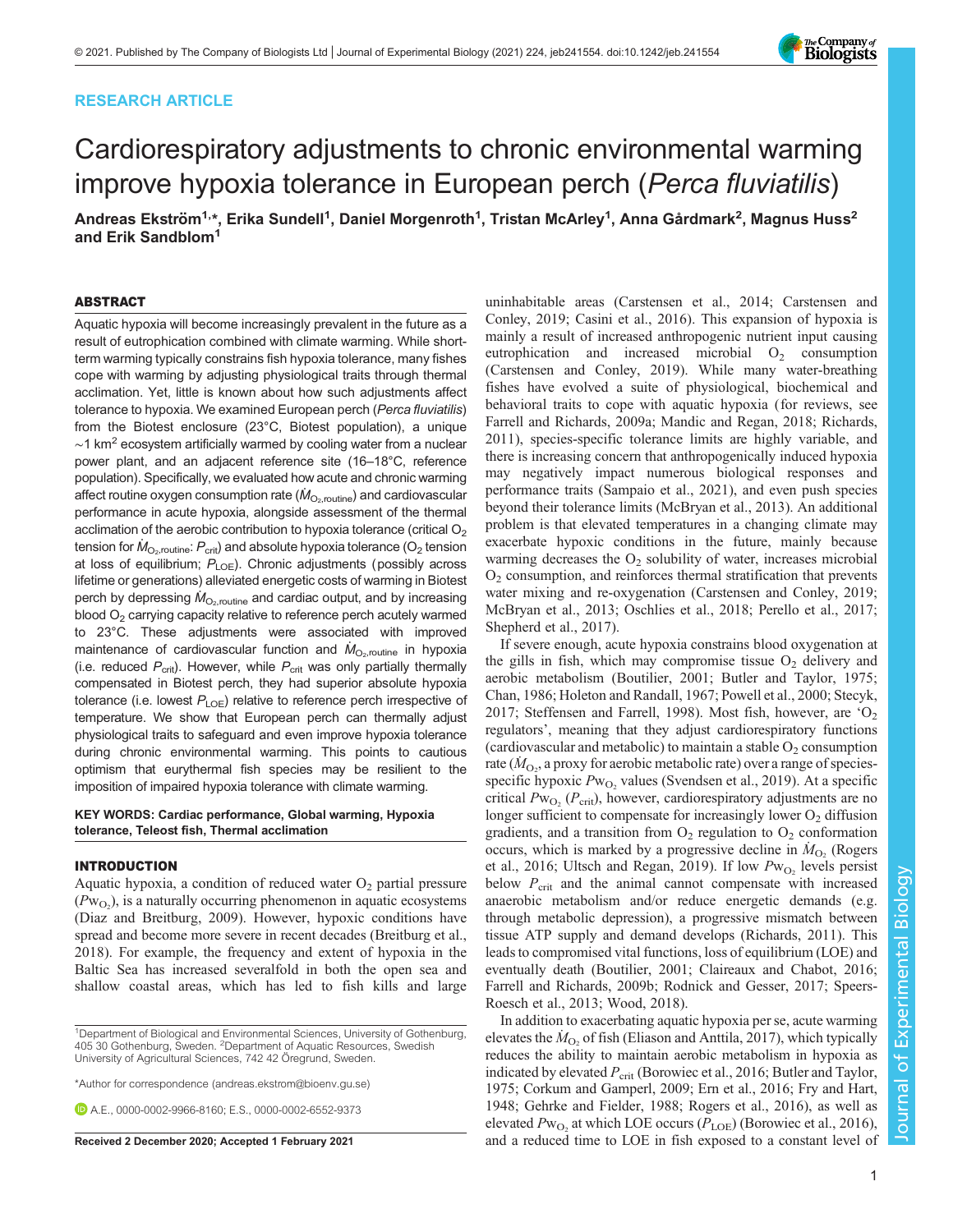<span id="page-1-0"></span>severe hypoxia [\(He et al., 2015;](#page-9-0) [McBryan et al., 2013, 2016](#page-10-0)). A key question is to what extent phenotypic plasticity or genetic adaptation of physiological functions following long-term (chronic) warming can alleviate the expected impaired hypoxia tolerance at elevated temperatures ([McBryan et al., 2013](#page-10-0)).

The thermal sensitivity of hypoxia tolerance has so far only been studied in a limited number of fish species [\(Anttila et al., 2015](#page-9-0); [Chen et al., 2019; He et al., 2015;](#page-9-0) [Jung et al., 2019](#page-10-0); [McBryan et al.,](#page-10-0) [2016](#page-10-0)). Moreover, detailed characterizations of mechanisms underlying the thermal sensitivity of hypoxia tolerance have often been hindered by small body sizes precluding, for example, detailed cardiorespiratory measurements and repeated blood sampling. Nonetheless, available evidence suggests that warm acclimation can alleviate some of the detrimental effects of warming on hypoxia tolerance. Indeed, when fish are given time to acclimate to increased temperatures there is generally a reduction in  $P_{\text{crit}}$  and  $P_{\text{LOE}}$ , and/or an increased time to LOE in constant severe hypoxia ([Anttila et al.,](#page-9-0) [2015](#page-9-0); [Chen et al., 2019](#page-9-0); [He et al., 2015](#page-9-0); [McBryan et al., 2016\)](#page-10-0). The mechanisms behind these responses are likely to be multi-faceted and may involve several plastic changes along the  $O_2$  transport cascade. While warm acclimation can increase the gill surface area to improve branchial  $O_2$  diffusion ([Chen et al., 2019;](#page-9-0) [McBryan](#page-10-0) [et al., 2016](#page-10-0)), and increase anaerobic capacity [\(He et al., 2015\)](#page-9-0), perhaps the most important adjustment is that the thermal sensitivity of aerobic metabolic processes is reduced, causing a reduction in animal  $O_2$  demand (i.e. thermal compensation of  $\dot{M}_{O_2}$ ; [Seebacher](#page-10-0) [et al., 2015\)](#page-10-0).

In the present study, we examined thermal effects on hypoxia tolerance in European perch (Perca fluviatilis) subjected to longterm warming in the Biotest enclosure: a unique semi-natural ecosystem in the Baltic Sea that has been artificially warmed by ∼5– 10°C for the past 40 years by cooling water effluents from a nuclear power plant ([Huss et al., 2019; Sandblom et al., 2016a](#page-10-0)). This has significant relevance for this species in nature, as periods of days to months of severe  $(Pw_{O_2} < 2 \text{ mg } l^{-1})$  and moderate  $(Pw_{O_2} = 2 -$ 4 mg l−<sup>1</sup> ) hypoxia are well documented in shallow coastal Baltic Sea areas inhabited by perch [\(Conley et al., 2011](#page-9-0)). We recently showed that Biotest perch (field-acclimated to 23°C in summer) exhibit pronounced metabolic adjustments as indicated by significantly lower resting  $\dot{M}_{\text{O}_2}$  relative to reference perch from an adjacent area (field-acclimated to 18°C) that were acutely warmed to 23°C [\(Sandblom et al., 2016a](#page-10-0)). This thermal compensation of  $\dot{M}_{\text{O}_2}$  was associated with reduced cardiac output driven by depressed heart rate, the latter being a combined effect of reduced intrinsic cardiac pacemaker rate and increased autonomic inhibitory cholinergic (i.e. vagal) tone on the heart [\(Sandblom et al., 2016a,b\)](#page-10-0). It is currently unknown, however, whether such thermal adjustments of cardiac autonomic control affect cardiovascular reflex responses to hypoxia (e.g. hypoxic bradycardia; [Farrell, 2007\)](#page-9-0). Moreover, very few studies have evaluated in detail how chronic warming affects

integrated cardiorespiratory responses to hypoxia in fish, and how that is related to overall hypoxia tolerance.

To address these questions, we examined perch from the Biotest enclosure (∼23°C) and the adjacent reference area (∼16–18°C) to assess routine cardiovascular variables and  $\dot{M}_{\text{O}_2}$  ( $\dot{M}_{\text{O}_2,\text{routine}}$ ; [Chabot](#page-9-0) [et al., 2016](#page-9-0)), and define the influence of temperature on hypoxia tolerance (i.e.  $P_{\text{LOE}}$ ) and cardiovascular performance. Specifically, we examined responses to acute hypoxia in perch from the two populations at their respective acclimation temperatures, as well as in reference perch acutely warmed to the Biotest temperature (∼23°C). We hypothesized that acutely warmed reference perch would exhibit elevated cardiorespiratory rates and reduced hypoxia tolerance relative to reference fish at the cooler temperature, while metabolic and cardiorespiratory thermal compensation in the chronically warmed Biotest perch would result in lower cardiorespiratory rates and mitigation of the impaired hypoxia tolerance expected to occur with acute warming. Perch are known to be  $O<sub>2</sub>$  regulators with a relatively low  $P_{\rm crit}$  [\(Bilberg et al., 2010;](#page-9-0) [Thuy et al., 2010](#page-10-0)). If  $P_{\rm W_O}$  remains above  $P_{\text{crit}}$ , perch appear to be able to withstand prolonged periods of hypoxia [\(Horoszewicz, 1973\)](#page-9-0); however, once  $Pw_{\text{O}_2}$  falls below  $P_{\text{crit}}$ , survival is very time limited [\(Alabaster et al., 1957](#page-9-0)). As it appears that hypoxia tolerance is reliant on the ability to maintain aerobic metabolism at low  $Pw_{\text{O}_2}$  (i.e. a low  $P_{\text{crit}}$ ), we hypothesized that any thermal compensation of hypoxia tolerance during chronic warming would be linked to thermal compensation of  $P_{\text{crit}}$ .

# MATERIALS AND METHODS Study site and animal collection

We conducted this study in August and September 2018 at the Biotest enclosure, which is a man-made  $\sim$ 1 km<sup>2</sup> artificial basin located in the Baltic Sea archipelago close to Forsmark, Sweden (60°25′41.5″N, 18°11′20.8″E) (for details, see [Sandblom et al.,](#page-10-0) [2016a](#page-10-0); [Huss et al., 2019\).](#page-10-0) The Biotest enclosure receives heated cooling water from two reactors at the Forsmark nuclear power plant. Relative to the temperature of the surrounding Baltic Sea archipelago, this elevates the average water temperature by ∼5°C (summer) to ∼10°C (winter) ([Huss et al., 2019](#page-10-0)) (see [Fig. S1](http://jeb.biologists.org/lookup/doi/10.1242/jeb.241554.supplemental)). The semi-natural ecosystem in the Biotest enclosure holds several species of teleost fish, including European perch (Perca fluviatilis, Linnaeus 1758) [\(Huss et al., 2019](#page-10-0); [Sandström et al., 1995\)](#page-10-0).

Perch of mixed sex and age were caught by hook and line from sites close to the cooling water intake channel upstream of the power plant where the temperature is normal (reference population, ∼16°C), and from the Biotest enclosure ('Biotest population', ∼23°C; see Table 1 for fish size metrics). We then transferred the perch to 1200 l holding tanks continuously supplied with aerated seawater (∼5 ppt salinity) from the Baltic Sea or the Biotest enclosure. Thus, the temperature in the holding tanks closely matched the environmental temperature at the respective fish collection sites (see [Fig. S1](http://jeb.biologists.org/lookup/doi/10.1242/jeb.241554.supplemental); Table 1). A 6 kW water heater (VB 6010L, Värmebaronen,

| Table 1. Environmental and morphological characteristics of European perch (Perca fluviatilis) across experimental groups |  |  |
|---------------------------------------------------------------------------------------------------------------------------|--|--|
|                                                                                                                           |  |  |

|                              | Reference $(n=15)$             | Reference acutely warmed $(n=14-16)$ | Biotest $(n=14-15)$ |
|------------------------------|--------------------------------|--------------------------------------|---------------------|
| Acclimation temperature (°C) | $16.8 \pm 0.8$                 | $16.8 \pm 0.8$                       | $22.5 \pm 0.4$      |
| Test temperature range (°C)  | $17.6 - 18$                    | $22.5 - 23.6$                        | $22.8 - 23.9$       |
| Body mass (g)                | 260±6                          | $267+3$                              | $285 + 5$           |
| Body length (mm)             | $247 \pm 19$                   | $247 \pm 18$                         | $253 + 11$          |
| Condition factor             | $1.67 \pm 0.03$                | $1.74 \pm 0.03$                      | $1.75 \pm 0.03$     |
| Relative spleen mass (%)     | $0.16 \pm 0.01$                | $0.16 \pm 0.02$                      | $0.15 \pm 0.01$     |
| Relative ventricle mass (%)  | $0.057 \pm 0.002$ <sup>a</sup> | $0.060 \pm 0.003$ <sup>a</sup>       | $0.049 \pm 0.002^b$ |

Dissimilar letters denote statistically significant differences (P<0.05) among experimental treatment groups. Data are presented as means±s.e.m.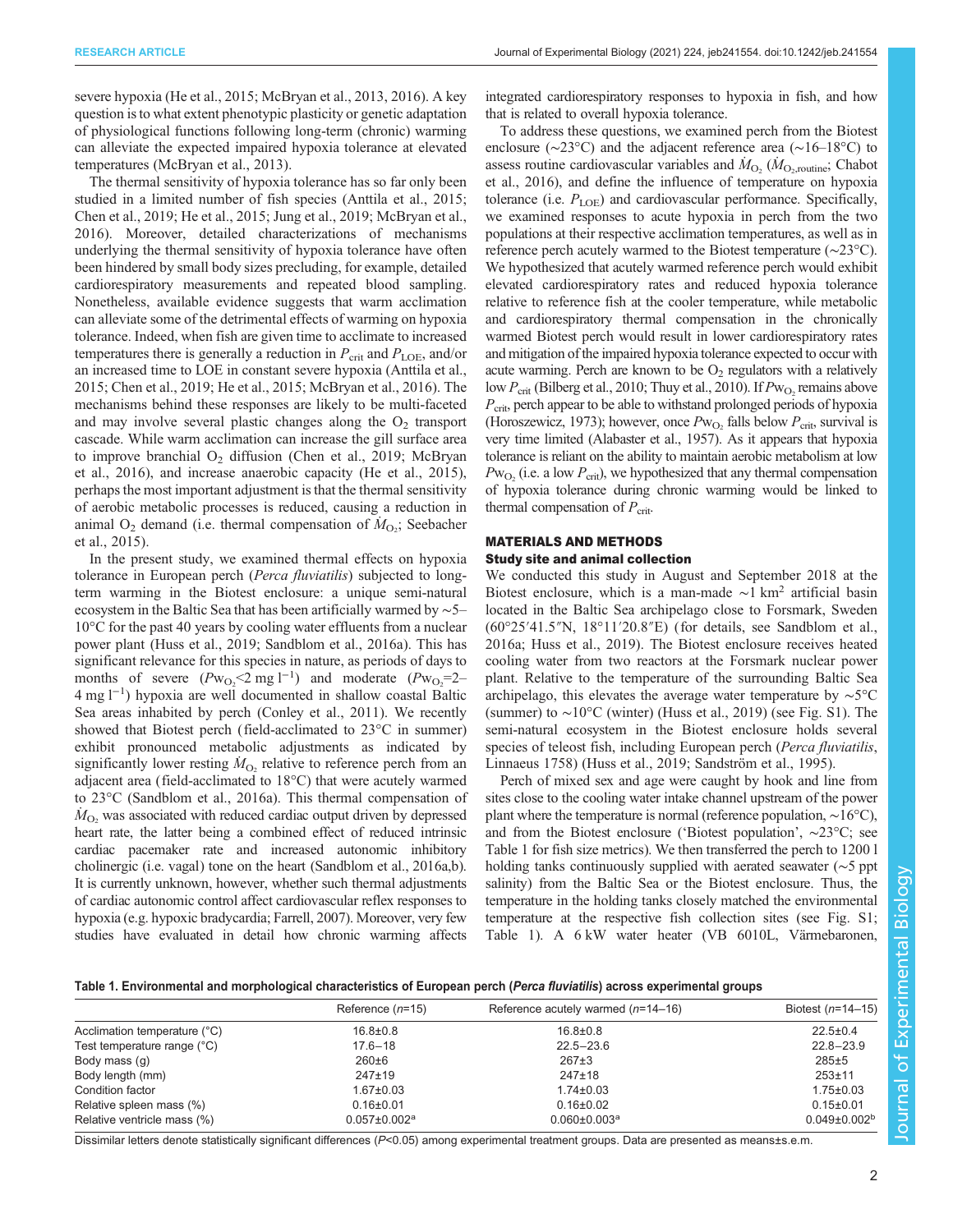Österslöv, Sweden) was used to adjust and maintain the temperature in the holding tanks, which were partly covered and located outdoors under a natural photoperiod. We acclimated the fish to the holding tanks for a minimum of 3 days prior to experimentation, during which the fish were not fed. All experimental procedures were approved by the animal ethics committee in Gothenburg (ethical permit no. 165-2015).

# Surgery and instrumentation

Perch were anesthetized in aerated Baltic Sea water containing tricaine methanesulfonate (MS-222, 100 mg l<sup>-1</sup>), and placed leftside up on wet foam on a surgery table. During surgery, the gills were continuously irrigated with aerated Baltic seawater (10°C) containing MS-222 (50 mg  $l^{-1}$ ). The fish were then surgically instrumented with a catheter in the third afferent branchial artery to record ventral aortic blood pressure, and a Transonic blood flow probe (Transonic Systems Inc., Ithaca, NY, USA) fitted around the aorta to record cardiac output as described in detail by [Ekström et al.](#page-9-0) [\(2016a\)](#page-9-0). Care was taken not to damage the pericardium or surrounding vessels and nerves during this procedure.

The fish were then placed in one of four cylindrical transparent Perspex respirometers (3.1 l) submerged in a 160 l experimental tank continuously supplied with water at the reference or Biotest temperature (see below for details), and allowed at least 24 h of postsurgical recovery. The tank was covered with opaque drapes and the fish were monitored via a camera to minimize external disturbances.

## Experimental protocols

We assessed responses to hypoxia in reference  $(n=15)$  and chronically warmed Biotest  $(n=15)$  fish at their respective environmental acclimation temperatures (i.e. 17.8±0.2°C and 23.4±0.4°C, respectively), as well as in reference fish acutely exposed (24–28 h prior to the start of the protocol) to the Biotest temperature (reference acutely warmed,  $n=16$ , 22.8–23.9°C) (see [Table 1](#page-1-0) for fish size metrics). We examined a maximum of four fish each day, and the order of experimental treatment groups was randomized.

At the start of the experimental protocol, we first took a resting blood sample (∼0.3 ml) in normoxia (90–100% air saturation) from the catheter using a heparinized syringe. The collected blood volume represented less than 4% of the total blood volume (assuming a total blood volume of ∼3% of body mass) and was replaced with 0.3 ml saline (0.9% NaCl). The fish were then connected to the recording equipment, and routine cardiorespiratory variables (see below for details) in normoxia were recorded for at least 2 h. We initiated hypoxia exposure by ceasing the water flow to the respirometers, whereupon the  $O<sub>2</sub>$  consumption of the animals caused a gradual decline in  $Pw_{\text{O}_2}$  in the respirometers. We allowed the decline in  $Pw_{\text{O}_2}$  to continue to the point at which the fish could no longer maintain an upright body position for more than 10 s, which we here define as the  $Pw_{\text{O}_2}$  at LOE ( $P_{\text{LOE}}$ ). The time from the start of the protocol to  $P_{\text{crit}}$  and  $P_{\text{LOE}}$  was determined in each individual fish. From the onset of the hypoxia exposure, reference perch, chronically warmed Biotest perch and acutely warmed reference perch reached  $P_{\rm crit}$  within 33, 17 and 14 min, respectively, and  $P_{\text{LOE}}$  within 52, 35 and 28 min, respectively (see [Fig. S2\)](http://jeb.biologists.org/lookup/doi/10.1242/jeb.241554.supplemental). This meant that the average hypoxia induction rate during the entire hypoxia protocol was 0.33, 0.49 and 0.59 kPa min−<sup>1</sup> for reference perch, chronically warmed Biotest perch and acutely warmed reference perch, respectively.

Immediately following  $P_{\text{LOE}}$ , we collected a second blood sample, and the fish were subsequently rapidly removed from the experimental chamber and euthanized by a cranial blow. If a final blood sample could not be collected from the catheter, we collected a blood sample from the euthanized fish by drawing blood from the caudal vessels using a heparinized syringe. This procedure was employed in five reference fish, four acutely warmed reference fish and five chronically warmed Biotest fish. Following termination of the experiments, the spleen and ventricle were dissected and their mass was determined. The respirometers and experimental tank were thoroughly cleaned, and the entire water volume within the experimental setup was replaced between each experimental run.

## Data acquisition

The ventral aortic blood pressure and cardiac output were recorded as described by [Ekström et al. \(2016a\).](#page-9-0) The  $Pw_{O<sub>2</sub>}$  in the respirometers was recorded using Firesting  $O<sub>2</sub>$  optodes connected to a Firesting fiberoptic  $O_2$  meter (Pyroscience, Aachen, Germany), and sensors were calibrated by two-point calibration (i.e. at 0% air saturation in water saturated with sodium sulfite and at 100% air saturation in water vigorously bubbled with air). The water temperature was recorded continuously using a custom-built temperature logger (EW 7221, Crn Tecnopart, Barcelona, Spain). Analog signals from the recording equipment were relayed to a PowerLab system (ADInstruments, Sydney, Australia) connected to a laptop computer with LabChart Pro software (version 7.3.8; ADInstruments, Bella Vista, Australia).

## Data analysis

We determined the mass-specific  $\dot{M}_{\text{O}_2}$  (expressed as mg O<sub>2</sub> h<sup>-1</sup> kg<sup>-1</sup>) using intermittent-closed respirometry and calculated the  $\dot{M}_{\text{O}_2}$  from the decline in  $Pw_{O_2}$  inside the respirometer according to [Clark et al.](#page-9-0) [\(2013\).](#page-9-0) In normoxia (i.e. 90–100% air saturation),  $\dot{M}_{\text{O}_2,\text{routine}}$  was first determined by recording  $\dot{M}_{\text{O}_2}$  slopes for at least 2 h where the decline in  $Pw<sub>O</sub>$ , inside the respirometer was recorded for 5 min every 15 min between automated 10 min respirometer flush cycles. This cycle duration ensured that the  $Pw_{O_2}$  inside the respirometers did not go below 80% air saturation when the respirometers were closed and the fish remained in a quiescent state. We calculated an average  $\dot{M}_{\text{O}_2}$  during this period. During the hypoxia protocol, when the respirometer remained closed,  $\dot{M}_{\rm O_2, routine}$  was assessed continuously by calculating 1 min slopes until the point at which each individual fish reached  $\dot{P}_{\rm LOE}$ . We then averaged  $\dot{M}_{\rm O_2, routine}$  values spanning ~5% air saturation sections at 90%, 80%, 70%, 60%, 50%, 45%, 40%, 35%, 30%, 25%, 20%, 15%, 10% and 5% air saturation (e.g. the average  $\dot{M}_{\text{O}_2,\text{routine}}$  at 90% air saturation represents the average value between ∼92.5% and 87.5% air saturation). We accounted for the background microbial respiration by subtracting the background  $\dot{M}_{\text{O}_2}$  slopes measured in empty respirometers after each experimental run.

Cardiac output was normalized to body mass (ml min<sup>-1</sup> kg<sup>-1</sup>), and the recordings from the blood flow probes were corrected to account for potential deviations with changing temperature according to the manufacturer's calibration protocol (Transonic Systems). We determined heart rate from the pulsating blood flow trace, and stroke volume was calculated as:

Stroke volume = cardiac output/heart rate,  $(1)$ 

Cardiac power output, a proxy for cardiac  $O_2$  demand ([Farrell et al.,](#page-9-0) [1996\)](#page-9-0), was calculated as:

Cardiac power output  $=$ 

(cardiac output  $\times$  ventral aortic blood pressure)  $\times K/m_v$ , <sup>(2)</sup>

where K is a conversion factor  $(0.0167 \text{ min}^{-1} \text{ s}^{-1})$  used to calculate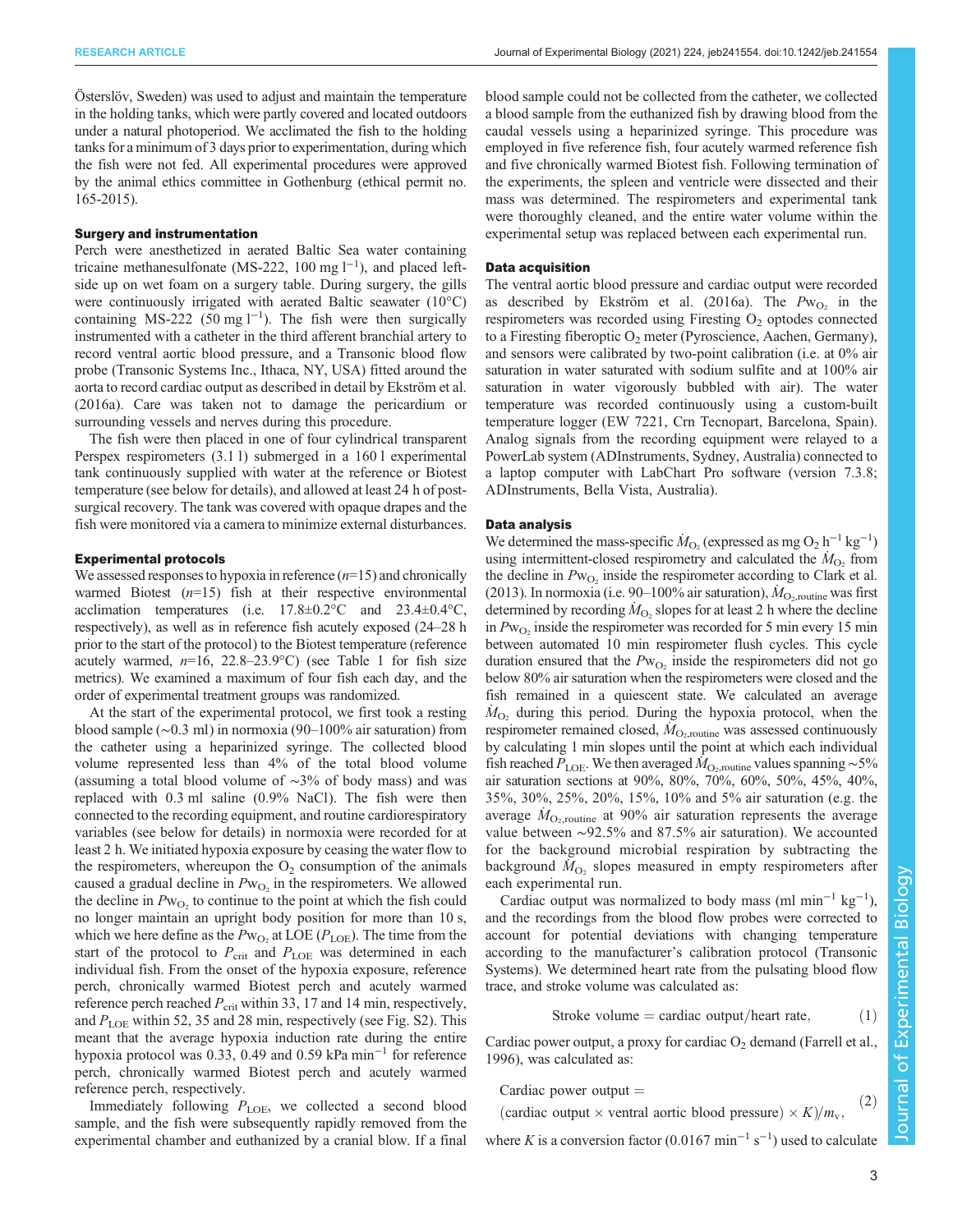power in mW and  $m_v$  is the ventricle mass in g [\(Farrell et al., 1996\)](#page-9-0). The total vascular resistance was calculated as:

$$
Total vascular resistance =
$$

ventral aortic blood pressure/cardiac output.  $(3)$ 

We estimated the tissue  $O_2$  extraction using the following equation:

Tissue O<sub>2</sub> extraction = 
$$
\dot{M}_{\text{O}_2,\text{routine}}/\text{cardiac output.}
$$
 (4)

We report mean cardiovascular values taken in normoxia during steady-state conditions as described above, and during the hypoxia protocol by taking averages spanning ∼5% air saturation sections at 90%, 80%, 70%, 60%, 50%, 45%, 40%, 35%, 30%, 25%, 20%, 15%, 10% and 5% air saturation. We quantified the decline in heart rate during hypoxia (i.e. the hypoxic bradycardia, Δheart rate) by calculating both the absolute change, as well as the percentage change from routine values in normoxia.

We determined the  $P_{\text{crit}}$  for each individual using a segmental linear regression analysis in GraphPad prism for Windows (version 8.0.2, San Diego, CA, USA), where the  $\dot{M}_{\text{O}_2,\text{routine}}$ , determined from consecutive 1 min declines in  $O_2$  during the hypoxia protocol, was plotted against  $Pw_{O_2}$  to identify the intersection of two linear regression lines fitted to the data [\(Yeager and Ultsch, 1989\)](#page-10-0) ([Fig. S3](http://jeb.biologists.org/lookup/doi/10.1242/jeb.241554.supplemental)). Similarly, segmental linear regression analyses were used to determine the  $Pw_{O_2}$  where cardiac output and heart rate started to progressively decline in hypoxia (i.e.  $P_{\text{cardiac output}}$  and  $P_{\text{heart rate}}$ ), using the average values determined at the fixed  $Pw_{O_2}$  steps as described above. In these analyses, we excluded individual data points from fish that displayed transient activity inside the respirometer and were associated with elevated cardiorespiratory activity.

We calculated the temperature coefficients  $(Q_{10})$  for  $\dot{M}_{\text{O}_2,\text{routine}}$ , cardiac output and heart rate between reference  $(X)$  and Biotest or acutely warmed reference (Y) perch in normoxia according to [Seebacher et al. \(2015\)](#page-10-0):

$$
Q_{10} = X/Y^{10/T_Y - T_X},\tag{5}
$$

where  $T_X$  and  $T_Y$  represents the reference and Biotest/acutely warmed reference test temperatures, respectively.

Hematocrit (Hct) was determined using heparinized microhematocrit capillary tubes, spun at 10,000  $g$  for 5 min. Hemoglobin concentration ([Hb]) was determined using a Hb  $201^+$  meter (HemoCue® AB, Ängelholm, Sweden), and the values were corrected for fish blood according to [Clark et al. \(2008\).](#page-9-0) Mean corpuscular [Hb] (MCHC) was calculated as:

$$
MCHC = [Hb]/(Hct/100). \tag{6}
$$

Anemic fish (Hct<15%) were excluded from all analyses.

## **Statistics**

We used linear mixed models to assess the effects of hypoxia exposure on cardiorespiratory variables in perch from the different temperature regimes. Individuals were set as subject variables and the fixed  $Pw_{\text{O}_2}$  steps during hypoxia as the repeated variable, excluding the values at  $P_{\text{LOE}}$ . As fixed effects, the model included  $Pw_{O_2}$ , experimental group (Exp.group; i.e. reference perch, chronically warmed Biotest perch or acutely warmed reference perch) and their interaction ( $Pw_{O_2} \times Exp.group$ ). We found that a first-order autoregressive covariance structure provided the best fit to these data. We further explored significant main and interaction effects with either general (across the entire hypoxia exposure) or specific (i.e. at each  $Pw_{O_2}$  level) pair-wise comparisons of the responses between experimental groups. Significant main effects of the hypoxia exposure or interaction effects were further examined by comparing the values during hypoxia with the initial values at the onset of hypoxia exposure (i.e. 90% air saturation) across or within groups.

For all other comparisons among groups, we performed one-way ANOVA or a Welch's test for data displaying heterogeneous variances (i.e. length, body mass,  $P_{\text{heart rate}}$  and tissue  $O_2$ extraction), and significant main effects were assessed by pair-wise comparisons. We used paired two-tailed t-tests to compare hematological variables in normoxia and after hypoxia. We transformed  $(log_{10})$  variables that failed to meet the assumption of normality (Shapiro–Wilks test) or the assumption of homogeneity of variance (Levene's test). All P-values were Bonferroni adjusted for multiple testing, and statistical significance was accepted at  $P \le 0.05$ . Statistical analyses were performed using SPSS (v.25, SPSS Inc., Chicago, IL, USA). We present all data as means±s.e.m.

# RESULTS

There was no difference in body mass, length, condition factor or relative spleen mass among experimental groups ([Table 1\)](#page-1-0). However, chronically warmed Biotest perch had a lower relative ventricle mass compared with both reference  $(P=0.018)$  and acutely warmed reference perch  $(P=0.003;$  [Table 1\)](#page-1-0).

# Effects of acute warming and thermal compensation of cardiorespiratory status in normoxia

Acute warming from 18 to 23°C in normoxic reference perch resulted in increased  $\dot{M}_{\text{O}_2,\text{routine}}$  (105 to 163 mg O<sub>2</sub> kg<sup>-1</sup> h<sup>-1</sup>,  $Q_{10}$ : 2.2,  $F_2 = 37.4$ ,  $P < 0.001$ ; [Fig. 1A](#page-4-0)), cardiac output (from 32 to 47 ml min<sup>-1</sup> kg<sup>-1</sup>,  $Q_{10}$ : 1.7,  $F_2$ =6.1,  $P$ =0.042; [Fig. 2A](#page-5-0)) and heart rate (from 60 to 101 beats min<sup>-1</sup>,  $Q_{10}$ : 2.6,  $F_2$ =28.0,  $P \le 0.001$ ; [Fig. 2B](#page-5-0)), whereas stroke volume did not change (0.58 versus 0.47 ml beat<sup>-1</sup> kg<sup>-1</sup>; [Fig. 2](#page-5-0)C).

In the chronically warmed Biotest perch, considerable metabolic and cardiovascular thermal compensation was evident because  $\dot{M}_{\text{O}_2,\text{routine}}$  was only 134 mg  $O_2$  kg<sup>-1</sup> h<sup>-1</sup>, which was significantly lower than in the acutely warmed reference fish  $(P<0.001)$ . However, the metabolic compensation was not complete as  $\dot{M}_{\text{O}_2,\text{routine}}$  was still significantly elevated relative to that of reference perch at the lower temperature  $(Q_{10}: 1.5,$ P=0.001; [Fig. 1](#page-4-0)A).

The metabolic adjustments in chronically warmed Biotest perch were also reflected in pronounced thermal compensation of cardiovascular function. Routine cardiac output in Biotest perch  $(32 \text{ ml min}^{-1} \text{ kg}^{-1})$  was similar to that of reference fish measured at the lower temperature  $(Q_{10}: 0.8;$  [Fig. 2A](#page-5-0)). This was a combined effect of significantly lower stroke volume (0.39 versus 0.47 ml beat<sup>-1</sup> kg<sup>-1</sup>,  $F_2$ =6.7, P=0.002; [Fig. 2C](#page-5-0)) and depressed heart rate relative to the acutely warmed reference fish (84 versus 101 beats min<sup>-1</sup>, F<sub>2</sub>=28.0, P<0.001; [Fig. 2](#page-5-0)B), which meant that Q<sub>10</sub> for heart rate in Biotest perch was reduced to 1.6. There were no differences in ventral aortic blood pressure, cardiac power output or total vascular resistance among treatment groups in normoxia [\(Fig. 3\)](#page-6-0). While tissue  $O_2$  extraction was not different in normoxia [\(Fig. 2](#page-5-0)D), the chronically warmed Biotest perch had a higher blood oxygen carrying capacity as indicated by elevated Hct and [Hb] compared with reference perch  $(F_2=3.9, P=0.033$  and  $F_2=4.8$ ,  $P=0.016$ , respectively), but there was no difference in MCHC [\(Fig. 4\)](#page-7-0). Acutely warmed reference perch showed an intermediate hematological response and did not differ significantly from either of the other groups ([Fig. 4](#page-7-0)).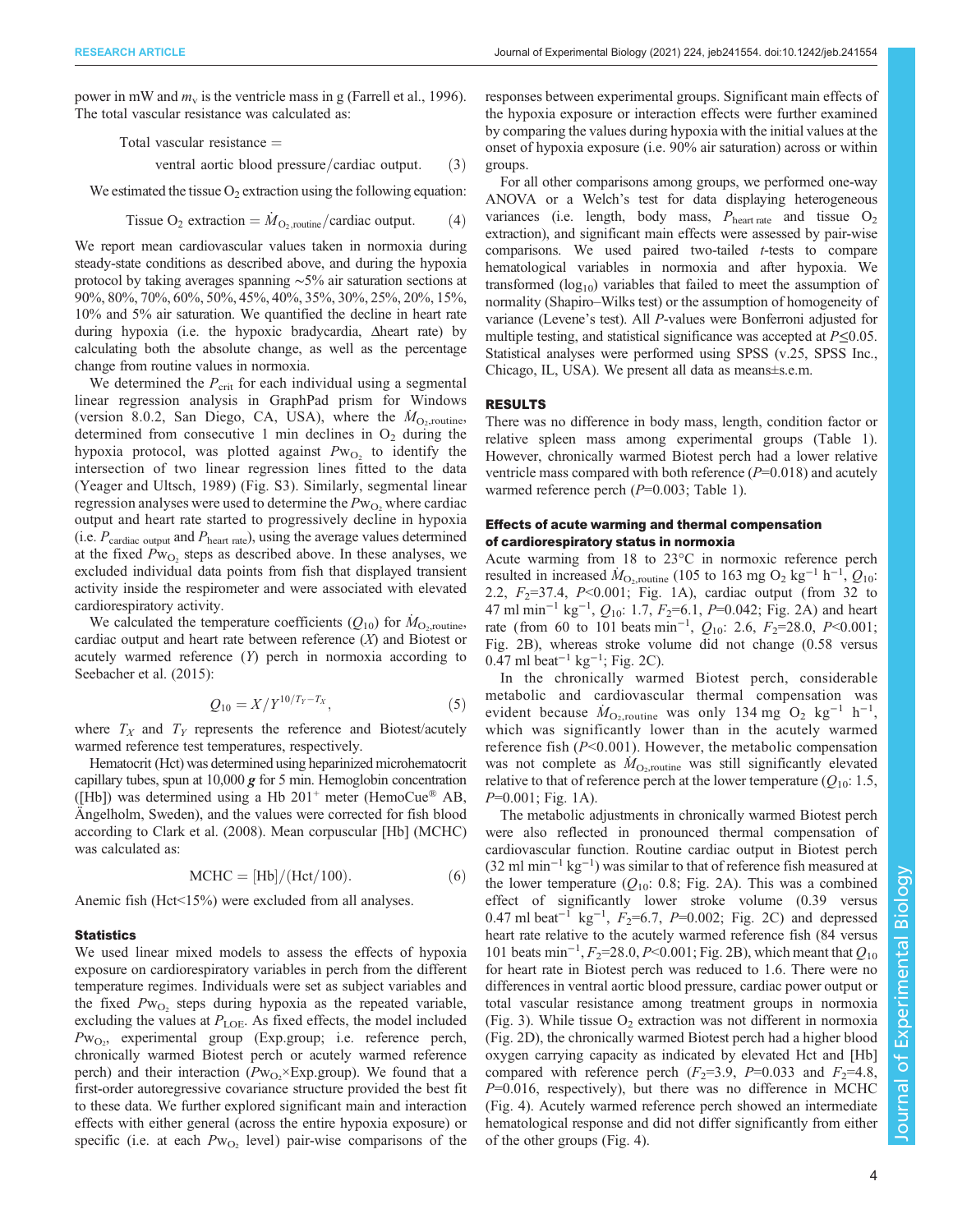<span id="page-4-0"></span>

Fig. 1. Effects of gradual acute hypoxia on routine O<sub>2</sub> consumption rate and hypoxia tolerance metrics in European perch (Perca fluviatilis) at different acute and chronic temperatures. The figure shows routine O<sub>2</sub> consumption rate ( $M_{\rm O_2, routine}$ ) in normoxia (90–100% air saturation) and during gradual hypoxia exposure (A), the critical oxygen tension for  $M_{\rm O_2, routine}$  ( $P_{\rm crit}$ ; B) and  $O_2$  tension at loss of equilibrium ( $P_{\rm LOE}$ ; C). Data are shown for reference perch tested at reference temperature (n=11–13), Biotest perch tested at Biotest temperature (n=9–12) and reference perch tested at Biotest temperature (i.e. acutely warmed;  $n=12-16$ ). The vertical dashed line indicates the closing of the respirometers, after which the fish consumed the  $O<sub>2</sub>$  in the respirometer, inducing progressive hypoxia. The arrows indicate the P<sub>crit</sub> (as percentage air saturation) for each respective group. The results from the repeated measures mixed model (see Materials and Methods) are displayed in A. Pw<sub>O2</sub>, water O<sub>2</sub> partial pressure. Differences among groups in  $\dot$ <sub>O2, routine</sub> in normoxia,  $P_\text{crit}$  and  $P_\text{LOE}$  were assessed with one-way ANOVA. The sample sizes for the metrics in B and C are indicated within each bar. Dissimilar letters denote statistically significant (P<0.05) differences among treatment groups. Values are means±s.e.m.

# Effects of environmental warming on hypoxia tolerance and cardiorespiratory responses to hypoxia

The patterns and differences in cardiorespiratory traits observed in normoxia were generally maintained over the higher  $P_{W_{\Omega}}$  range of the hypoxia exposure (Figs 1A and [2](#page-5-0)A–C).  $\dot{M}_{\text{O}_2,\text{routine}}$  was significantly higher in chronically warmed Biotest perch compared with reference perch until 35% air saturation, and significantly lower than in acutely warmed reference perch until 30% air saturation. Importantly, however, the metabolic thermal compensation in Biotest perch was associated with an improved ability to maintain  $\dot{M}_\mathrm{O_2, routine}$ in hypoxia compared with the acutely warmed reference perch. Thus,  $P_{\text{crit}}$  in Biotest perch was intermediate relative to that of acutely warmed reference perch  $(P=0.022)$  and reference perch  $(P=0.08)$ ,  $F_2$ =14.2, P<0.001; Fig. 1B). However, this pattern was only partially reflected in the absolute hypoxia tolerance because Biotest perch had a significantly lower  $P_{\text{LOE}}$  than both the reference perch (P=0.045) and the acutely warmed reference perch  $(P<0.001)$ , while there was no difference in  $P_{\text{LOE}}$  between the two reference groups (Fig. 1C).

The thermal compensation of  $P_{\text{crit}}$  in Biotest perch was associated with an improved ability to maintain cardiovascular function in hypoxia as the decline in heart rate started at a significantly lower  $P_{\text{W}_{\text{O}_2}}$  (i.e. lower  $P_{\text{heart rate}}$ ) compared with reference and acutely warmed reference perch (Welch<sub>2.18</sub>=14.9,  $P<0.001$ ;  $P=0.01$  and  $P=0.01$ , respectively; [Fig. 2E](#page-5-0)), and there was a tendency for a lower  $P_{\text{cardiac output}}$  compared with both reference ( $P=0.058$ ) and acutely warmed reference perch  $(P=0.153;$  [Fig. 2](#page-5-0)E). Even so, acute warming had no significant effect on  $P_{\text{cardiac output}}$  and  $P_{\text{heart rate}}$  in reference perch [\(Fig. 2](#page-5-0)E). If anything, there was also a tendency towards higher tissue  $O_2$  extraction in the chronically warmed Biotest perch during hypoxia compared with both reference groups  $(P=0.06; Fig. 2D)$  $(P=0.06; Fig. 2D)$  $(P=0.06; Fig. 2D)$ .

The decline in cardiac output in hypoxia were largely driven by reductions in heart rate because  $P_{\text{heart rate}}$  always coincided with

(Biotest perch) or preceded  $P_{\text{cardiac output}}$  (both reference groups; [Fig. 2E](#page-5-0)). While stroke volume generally increased from 35% air saturation to lower  $Pw_{\text{O}_2}$  across all groups, this increase did not fully compensate for the reduced heart rate [\(Fig. 2A](#page-5-0)–C). Nonetheless, the extent to which heart rate declined in absolute terms during hypoxia (i.e. hypoxic bradycardia) differed significantly among groups ([Fig. S4A,B](http://jeb.biologists.org/lookup/doi/10.1242/jeb.241554.supplemental)). The most pronounced bradycardia occurred in the acutely warmed reference perch (63 beats min−<sup>1</sup> , 64% reduction), followed by chronically warmed Biotest perch (53 beats min−<sup>1</sup> , 63% reduction) and, last, reference perch (40 beats min−<sup>1</sup> , 65% reduction). Thus, the hypoxic bradycardia in relative terms was similar [\(Fig. S4B](http://jeb.biologists.org/lookup/doi/10.1242/jeb.241554.supplemental)). Fracemes measures warmed and the same of the same of the same of the same of the same of the same of the same of the same of the same of the same of the same of the same of the same of the same of the same of the same of

There were no differences among experimental groups in cardiac power output in hypoxia, which declined significantly from 40% air saturation in all groups [\(Fig. 3A](#page-6-0)). This was due to the reduced cardiac output because the ventral aortic blood pressure remained unchanged across intermediate  $Pw_{O_2}$  levels in all experimental groups ([Fig. 3](#page-6-0)B). There was a general tendency  $(P=0.06)$  for differences amongst groups in vascular resistance, which increased across experimental groups from approximately 45% air saturation.

At the lowest  $P_{\text{W_O}}$  levels immediately preceding  $P_{\text{LOE}}$ , the ventral aortic blood pressure remained stable in chronically warmed Biotest perch, while both reference groups showed tendencies for a declining blood pressure.

After the hypoxia exposure, there were no significant differences among treatment groups for any of the hematological variables, but all groups showed significantly increased Hct relative to normoxic values (T=−10.5, P<0.001; T=−6.1, P<0.001; and T=−3.7,  $P=0.006$  for reference, chronically warmed Biotest and acutely warmed reference, respectively). This was probably due to red blood cell swelling as MCHC was reduced across all experimental groups  $(T=4.5, P=0.003; T=8.5, P<0.001;$  and  $T=7.6, P<0.001,$  for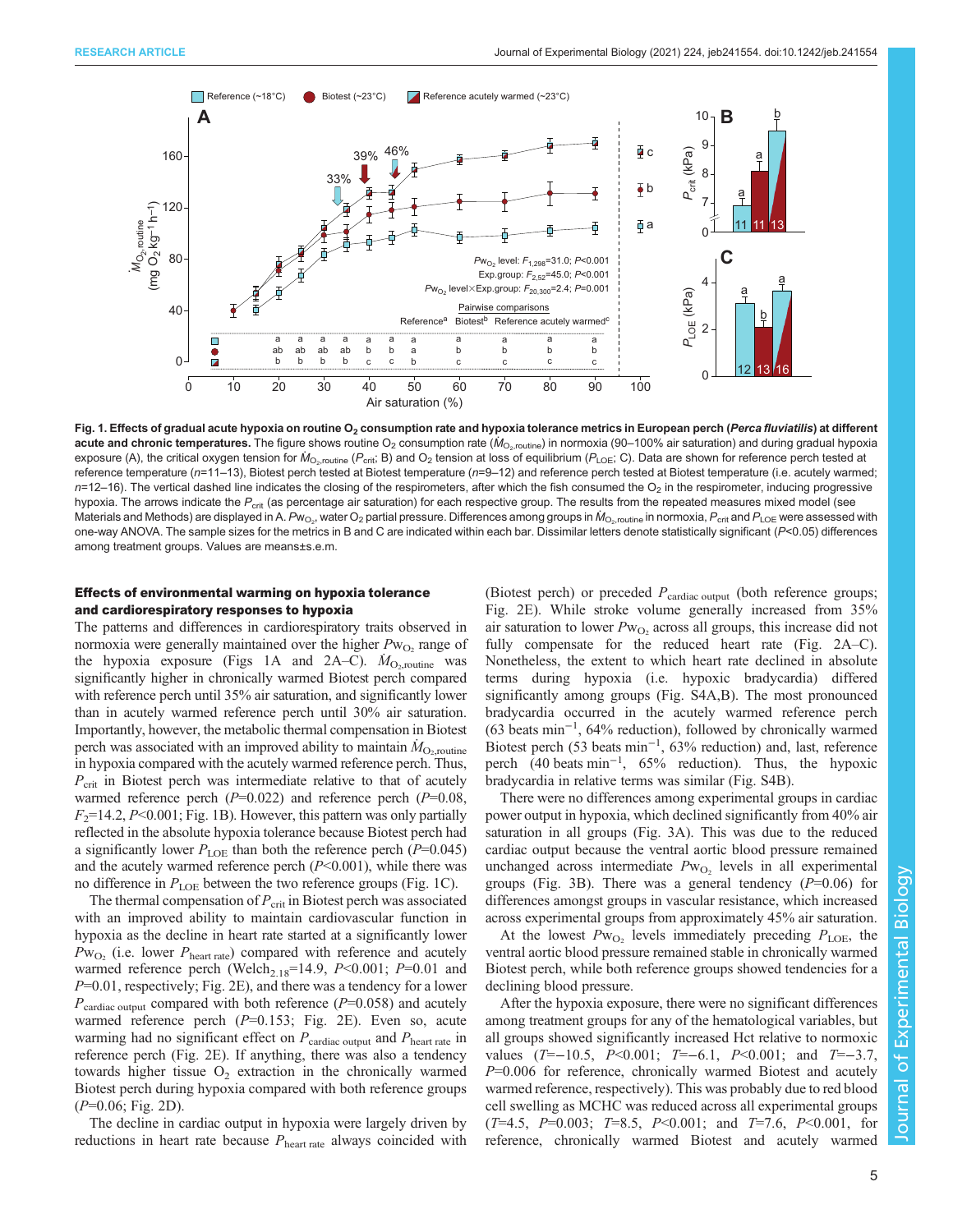*P*heart rate (kPa)

Pheart rate (KPa)

<span id="page-5-0"></span>

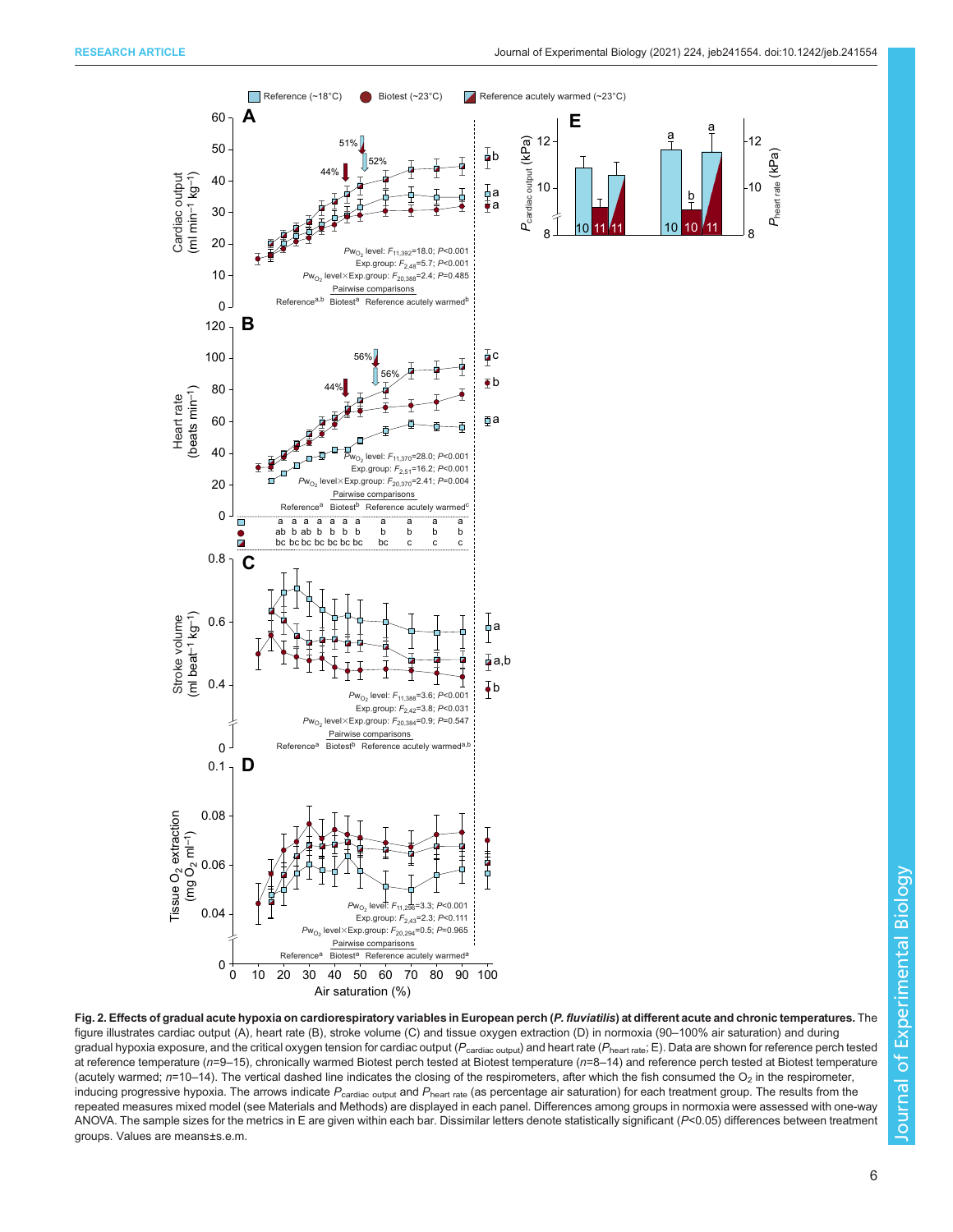<span id="page-6-0"></span>

Fig. 3. Effects of gradual acute hypoxia on cardiovascular performance in European perch (P. fluviatilis) at different acute and chronic temperatures. The figure illustrates cardiac power output (A), ventral aortic blood pressure (B) and total vascular resistance (C) in normoxia (90–100% air saturation) and during gradual hypoxia exposure. Data are shown for reference perch tested at reference temperature (n=7), chronically warmed Biotest perch tested at Biotest temperature (n=6–7) and reference perch tested at Biotest temperature (acutely warmed;  $n=7-8$ ). The vertical dashed line indicates the closing of the respirometers, after which the fish consumed the  $O<sub>2</sub>$ in the respirometer, inducing progressive hypoxia. The results from the repeated measures mixed model (see Materials and Methods) are displayed in each panel. Dissimilar letters denote statistically significant (P<0.05) differences among treatment groups. Values are means±s.e.m.

reference perch, respectively; [Fig. 4](#page-7-0)C), while [Hb] did not consistently change in hypoxia [\(Fig. 4](#page-7-0)B).

# **DISCUSSION**

We show that European perch exposed to chronic warming ( possibly across lifetime or generations) in an artificially heated ecosystem display considerable physiological thermal compensation. Relative to acutely heated reference perch, this was

primarily reflected in depressed  $\dot{M}_{\text{O}_2,\text{routine}}$  along with improved capacity to maintain cardiovascular function and aerobic metabolism in hypoxia (i.e. reduced  $P_{\rm crit}$ ). The thermal compensation involved multiple changes along the oxygen transport cascade including elevated blood  $O_2$  carrying capacity, reduced resting heart rate and cardiac output, as well as indications of increased tissue oxygen extraction. Interestingly, while chronic warming only elicited a partial thermal compensation of  $P_{\text{crit}}$ , Biotest perch had superior absolute hypoxia tolerance (i.e. the lowest  $P_{\text{LOE}}$ ) relative to both groups of reference perch, irrespective of thermal regimes. This reveals a disconnect between  $P_{\text{crit}}$  and absolute hypoxia tolerance as measured by  $P_{\text{LOE}}$  across environmental temperatures, suggesting that factors beyond thermal compensation of  $\dot{M}_{\text{O}_2,\text{routine}}$  and  $P_{\text{crit}}$  are important for safeguarding hypoxia tolerance with environmental warming. Taken together, our results suggest that European perch, and possibly other eurythermal fish species, may be relatively robust to transient hypoxic challenges in a warmer future.

# Cardiorespiratory thermal compensation in normoxia is associated with improved maintenance of aerobic metabolism in moderate hypoxia

The thermal compensation of  $\dot{M}_{\text{O}_2,\text{routine}}$  in normoxic Biotest perch  $(Q_{10}: 1.5)$  is identical to previous observations by [Sandblom et al.](#page-10-0) [\(2016a\)](#page-10-0), and was associated with a reduced cardiac output  $(Q_{10})$ : 0.8) resulting from lower stroke volume and smaller relative ventricle mass, along with a moderate re-setting of routine heart rate  $(Q_{10}: 1.8)$ . This last response is also consistent with previous findings and probably reflects an increased inhibitory cholinergic (i.e. vagal) tone on the heart in Biotest perch ([Sandblom et al.,](#page-10-0) [2016a](#page-10-0),[b](#page-10-0)). Although routine cardiac output was fully compensated in Biotest perch, they still had to sustain a slightly higher  $\dot{M}_{\rm O_2, routine}$ . This was achieved through elevated blood  $O_2$  carrying capacity (i.e. higher Hct and  $[Hb]$ ) and probably elevated tissue  $O_2$  extraction.

Two previous studies have estimated  $P_{\rm crit}$  in European perch. [Thuy](#page-10-0) [et al. \(2010\)](#page-10-0) and [Bilberg et al. \(2010\)](#page-9-0) reported  $P_{\text{crit}}$  values of 3.4 kPa (20°C) and 4.4 kPa (16°C), respectively, in hatchery reared perch. The higher  $P_{\rm crit}$  reported here for reference perch under similar thermal conditions (6.9 kPa at ∼18°C), in part probably reflects that we defined  $P_{\text{crit}}$  as the breakpoint in  $\dot{M}_{\text{O}_2,\text{routine}}$ , while the previous studies estimated  $P_{\rm crit}$  as the  $P_{\rm W_O_2}$  where  $\dot{M}_{\rm O_2}$  declined below basal or standard  $\dot{M}_{\text{O}_2}$ . Another contributing factor may have been that surgical instrumentation in the current study elevated  $\dot{M}_{\text{O}_2,\text{routine}}$ (previous perch  $P_{\rm crit}$  measures were performed on uninstrumented fish). Indeed, the resting  $\dot{M}_{\text{O}_2}$  of perch from the same populations as the current study were lower in a previous study using uninstrumented fish ([Sandblom et al., 2016a\)](#page-10-0). [Thuy et al. \(2010\)](#page-10-0) showed a significant positive correlation between  $P_{\text{crit}}$  and resting  $\dot{M}_{\text{O}_2}$  in perch, so it is entirely plausible that instrumentation and a corresponding elevated  $\dot{M}_{\rm O_2, routine}$  led to the elevated  $P_{\rm crit}$  estimates observed here. Regardless, our experimental protocol provides a robust comparative approach to determine the influence of warming across different time scales on hypoxia tolerance, while combining assessment of hypoxia tolerance and in vivo cardiorespiratory responses in individual fish.

Acute warming increased  $P_{\text{crit}}$  in reference perch, which is consistent with findings in other fish species ([Borowiec et al., 2016](#page-9-0); [Butler and Taylor, 1975; Corkum and Gamperl, 2009; Ern et al.,](#page-9-0) [2016; Fry and Hart, 1948](#page-9-0); [Gehrke and Fielder, 1988;](#page-9-0) [Nilsson et al.,](#page-10-0) [2010; Rogers et al., 2016\)](#page-10-0). The reduced  $P_{\text{crit}}$  in Biotest perch relative to the acutely warmed reference perch is consistent with our hypothesis that, through various metabolic and cardiorespiratory adjustments, fish subjected to long-term environmental warming have the capacity to alleviate at least some of the detrimental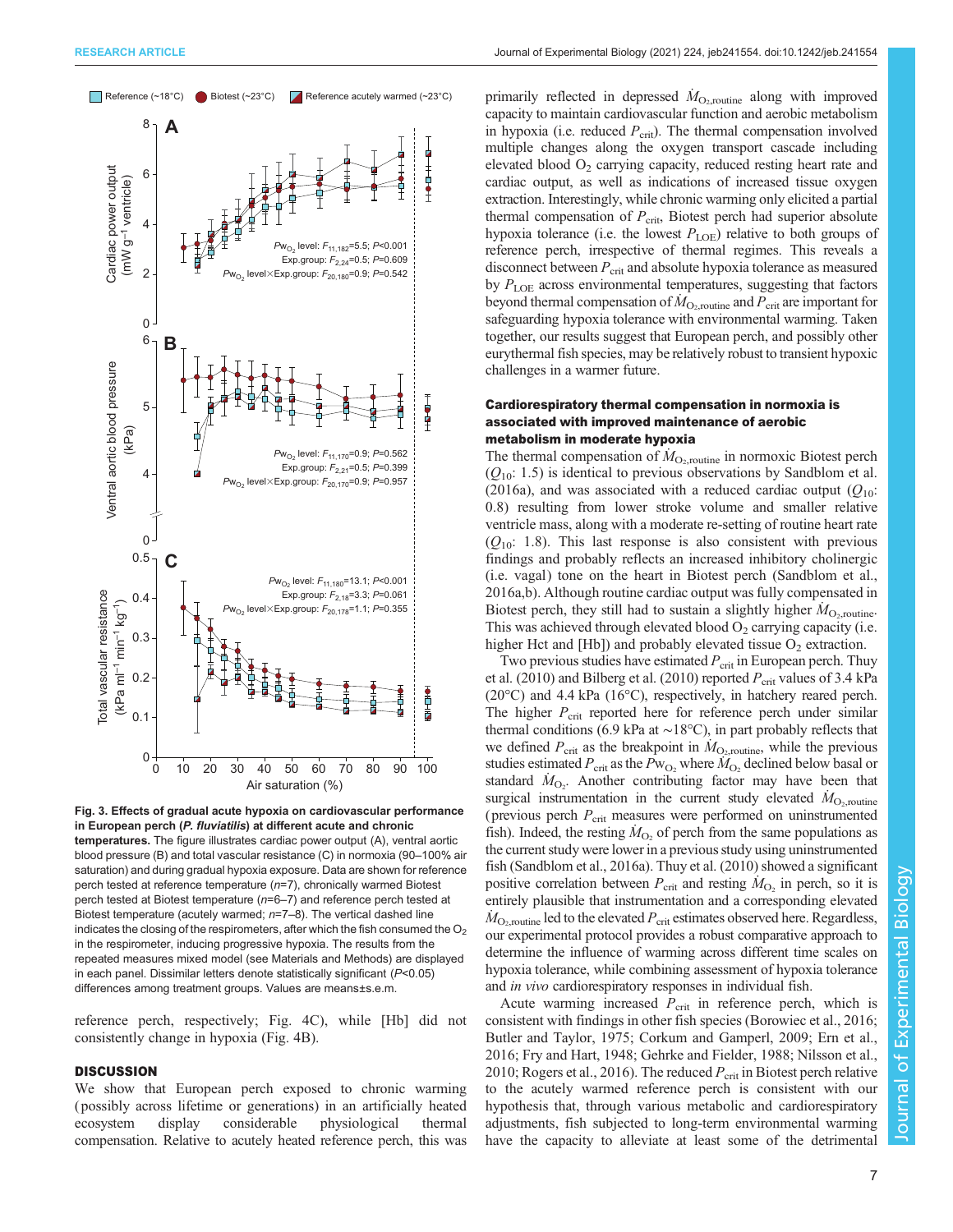<span id="page-7-0"></span>

Fig. 4. Hematological variables in European perch (P. fluviatilis) in normoxia and after acute severe hypoxia exposure at different acute and chronic temperatures. The figure illustrates the hematocrit (Hct; A), hemoglobin concentration ([Hb]; B) and mean corpuscular hemoglobin concentration (MCHC; C) in normoxia (90–100% air saturation) and after acute hypoxia exposure (i.e. post-hypoxia). Data are shown for reference perch tested at reference temperature, chronically warmed Biotest perch tested at Biotest temperature and reference perch tested at Biotest temperature (acutely warmed). Differences among groups were assessed by one-way ANOVA, and differences within groups (i.e. normoxia versus post-hypoxia) were evaluated using paired t-tests. The sample size for each treatment group is given within each bar. Dissimilar letters denote statistical differences  $(P<0.05)$  among treatment groups and asterisks denote statistical differences (\*P<0.05) within groups. Values are means±s.e.m.

impacts of warming on the ability to maintain aerobic metabolism during acute hypoxia exposure. It is likely that the partial thermal compensation of  $P_{\rm crit}$  is related to the partial thermal compensation of  $\overline{M}_{\text{O}_2,\text{routine}}$  in Biotest perch, because the normoxic aerobic metabolic rate is well known to be positively correlated with  $P_{\text{crit}}$  in perch [\(Thuy et al., 2010](#page-10-0)) and other fish species ([McBryan et al.,](#page-10-0) [2016](#page-10-0); [Nilsson et al., 2010](#page-10-0); [Rogers et al., 2016\)](#page-10-0). Assuming that the hematological differences among groups in normoxia were also present around  $P_{\rm crit}$ , it is also possible that an improved blood  $O_2$ carrying capacity contributed to the lowering of  $P_{\rm crit}$  in the chronically warmed Biotest perch.

Regardless of temperature,  $P_{\text{heart rate}}$  and  $P_{\text{cardiac output}}$  always occurred at higher  $Pw_{O_2}$  than  $P_{\text{crit}}$ , supporting the idea that the bradycardia and ensuing decline in cardiac output in hypoxia relate to the onset of  $P_{\rm crit}$  as reported in other fish species ([Gehrke and](#page-9-0) [Fielder, 1988;](#page-9-0) [McKenzie et al., 2009; Rantin et al., 1993](#page-10-0); [Speers-](#page-10-0)[Roesch et al., 2010\)](#page-10-0). However, reference perch at the lower temperature were better able to sustain  $\dot{M}_{\text{O}_2,\text{routine}}$  at  $P_{\text{W}_{\text{O}_2}}$  values below  $P_{\text{cardiac output}}$ , which was probably mediated by an increase in tissue  $O_2$  extraction as hypoxia developed. By contrast, tissue  $O_2$ extraction was already elevated in normoxia in the acutely warmed reference perch, which probably left less scope for compensation through increased extraction in hypoxia and a more rapid decline in  $\dot{M}_{\rm O_2, routine}$  as heart rate and cardiac output started to plummet.

Biotest perch had an improved ability to maintain cardiac output in hypoxia, as  $P_{\text{heart rate}}$  and  $P_{\text{cardiac output}}$  occurred at lower  $P_{\text{W}_{\text{O}_2}}$ , whereas these breakpoints occurred at very similar  $Pw_{O2}$  in reference perch at the two test temperatures. These observations could indicate that hypoxic bradycardia in perch is elicited by internally oriented chemoreceptors located in one or several gill arches [\(Milsom, 2012](#page-10-0); [Reid and Perry, 2003\)](#page-10-0), which are stimulated by reduced partial pressure of  $O_2$  in the venous blood  $(Pv_{O_2})$  as hypoxia progresses ([Perry and Reid, 1994](#page-10-0); [Steffensen and Farrell,](#page-10-0) [1998](#page-10-0)). Thus, the lower  $P_{\text{heart rate}}$  in Biotest perch could be attributed to the fact that chronic warming elevates  $Pv_{\rm O}$ , relative to reference perch ([Ekström et al., 2016a\)](#page-9-0), and therefore postpones the decline in  $Pv_{\text{O}_2}$  and the corresponding stimulation of branchial chemoreceptors during hypoxia. This would cause the bradycardia to occur at a lower ambient  $Pw_{O_2}$  relative to that in reference perch. Moreover, it was recently shown that acute warming does not significantly lower  $Pv_{\text{O}_2}$  in reference perch over the temperature interval tested here (i.e. 18–23°C) [\(Ekström et al.,](#page-9-0) [2016a](#page-9-0)), which could explain why the bradycardia occurred at a similar  $Pw<sub>O</sub>$ , in reference perch across test temperatures.

The increased vagal tone assumed to be associated with the thermal compensation of routine heart rate ([Ekström et al., 2016b\)](#page-9-0) did not interfere with the capacity to induce a vagally mediated hypoxic bradycardia in perch. The consequent depression of cardiac power output and thus cardiac  $O<sub>2</sub>$  demand, which was similar among experimental groups, could have aided prevention of a mismatch between cardiac  $O_2$  supply and demand, and could thus explain how the perch heart was able to maintain an elevated stroke volume in severe hypoxia ([Farrell and Stecyk, 2007;](#page-9-0) [Speers-Roesch](#page-10-0) [et al., 2010](#page-10-0); [Stecyk, 2017](#page-10-0)). Even while cardiac output progressively declined with bradycardia, compensatory elevations in total vascular resistance resulted in the maintenance of ventral aortic blood pressure at diminishing  $O_2$  levels beyond  $P_{crit}$  across groups.

# Absolute hypoxia tolerance of perch is resilient to acute and chronic warming

Despite a substantially elevated  $P_{\text{crit}}$ , acute warming did not affect  $P_{\text{LOE}}$  in reference perch, which contrasts with reports in other fish species ([Borowiec et al., 2016\)](#page-9-0). The lack of an effect of acute warming on  $P_{\text{LOE}}$  is enigmatic, but may be associated with an increased transcription of heat shock proteins during the ∼20 h acute heat exposure. For example, the induction of heat shock proteins following an acute heat shock may have contributed to an improved ability to survive subsequent hypoxia in an intertidal fish (Oligocottus maculosus) [\(Todgham et al., 2005](#page-10-0)). The maintenance of  $P_{\text{LOE}}$  in acutely warmed perch may also reflect an improved anaerobic capacity, which has been identified as a driver of hypoxia tolerance in other fish species [\(Borowiec et al., 2016](#page-9-0); [Mandic and](#page-10-0) [Regan, 2018](#page-10-0); [McArley et al., 2019; Richards et al., 2009\)](#page-10-0). Indeed, acute warming may elevate the expression and/or the activity of the anaerobic glycolytic enzyme lactate dehydrogenase in fish, including perch ([Ekström et al., 2016c;](#page-9-0) [Iftikar et al., 2014](#page-10-0)).

As measured by  $P_{\rm LOE}$ , chronically warmed Biotest perch not only maintained a greater level of hypoxia tolerance than the acutely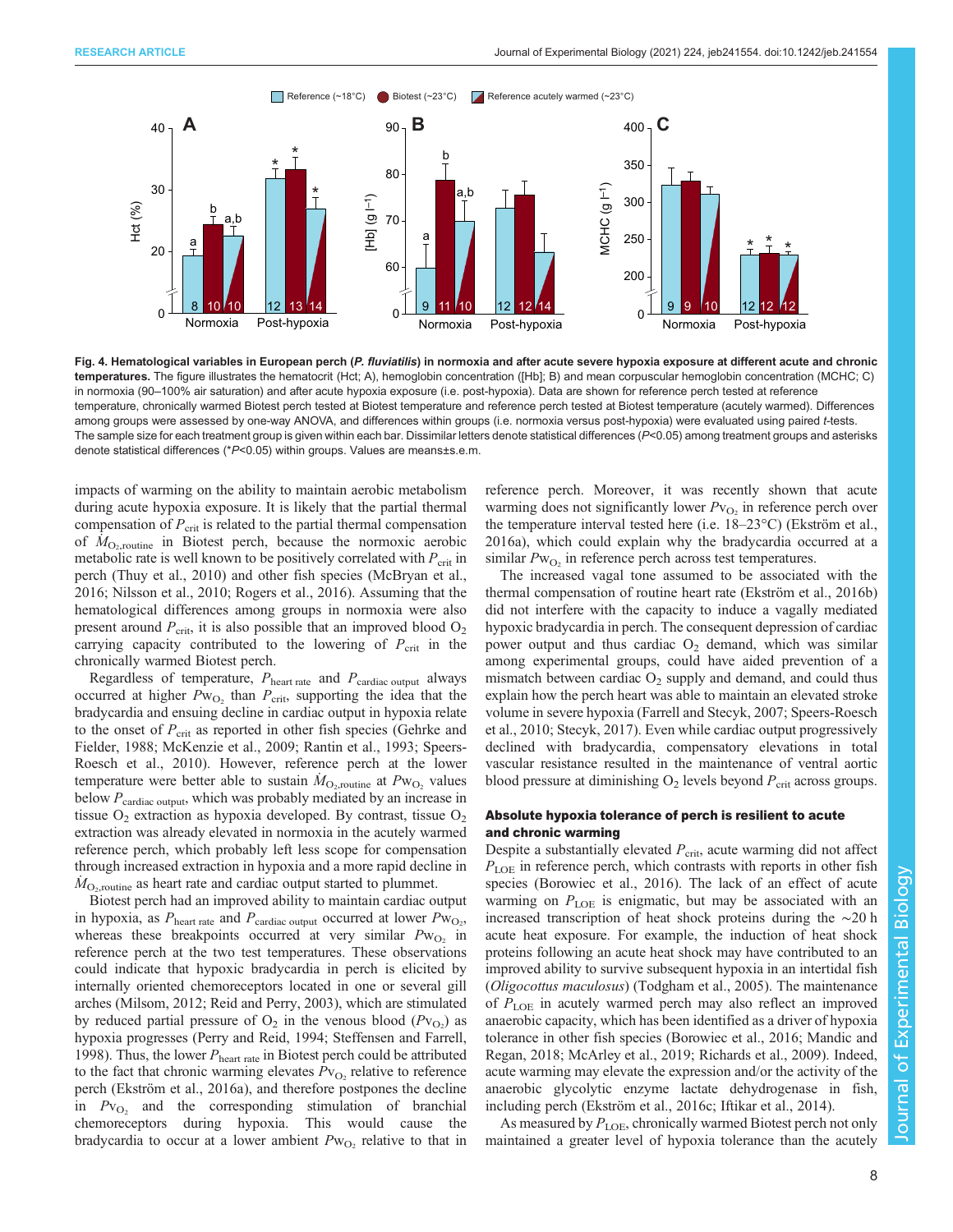warmed perch, which was expected, but also maintained a greater level of hypoxia tolerance than reference perch at the lower test temperature. Thus, if  $P_{\text{LOE}}$  is taken as a reliable measure of absolute hypoxia tolerance ([Wood, 2018](#page-10-0)), then perch actually became more hypoxia tolerant with chronic warming. Similar to the lack of difference in  $P_{\text{LOE}}$  between acutely warmed and reference perch despite a pronounced difference in  $P_{\text{crit}}$ , the improved hypoxia tolerance (lower  $P_{\text{LOE}}$ ) of Biotest perch relative to reference perch (18 $^{\circ}$ C) was not impeded by a higher  $P_{\text{crit}}$ . This is not to say that thermal compensation of  $\dot{M}_{\text{O}_2,\text{routine}}$  and  $P_{\text{crit}}$  is unimportant for safeguarding hypoxia tolerance with chronic warming, only that the lack of a direct association between  $P_{\rm crit}$  and  $P_{\rm LOE}$  across treatment groups demonstrates that other factors make an equal or more important contribution to hypoxia tolerance. This disconnect between  $P_{\text{crit}}$  and absolute hypoxia tolerance as measured by LOE is not unique to the current study, as this has been reported in several other fish species ([Borowiec et al., 2020](#page-9-0); [Mandic et al., 2013](#page-10-0); [McArley et al., 2020](#page-10-0); [Speers-Roesch et al., 2013\)](#page-10-0).This points to the fact that the ability to maintain aerobic ATP production at low  $Pw_{\text{O}_2}$  as measured by  $P_{\text{crit}}$ , while undoubtedly important, is only one part of a species' total hypoxia tolerance strategy, and that  $P_{\rm crit}$  does not necessarily reflect absolute hypoxia tolerance ([Mandic et al.,](#page-10-0) [2013](#page-10-0); [Wood, 2018\)](#page-10-0). In regards to the current study, the mechanisms by which perch are able to improve  $P_{\text{LOE}}$  with chronic warming despite a higher  $P_{\text{crit}}$  remain to be elucidated. However, one possibility could be that prolonged warming stimulates an enhanced capacity for anaerobic ATP production (e.g. through increased anaerobic fuel stores such as glycogen and/or enhanced activity and expression of glycolytic enzymes) ([Mandic and Regan, 2018](#page-10-0); [Mandic et al., 2013](#page-10-0); [Speers-Roesch et al., 2013\)](#page-10-0). There may also be an important behavioral component of hypoxia tolerance in perch. During 4 h exposure to severe hypoxia (∼23% air saturation at 23°C), which was survivable, perch were reported to rest in a stationary position on the bottom of tanks ([Douxfils et al., 2012](#page-9-0)). In the same study, despite the level of hypoxia exposure being substantially below the  $P_{\text{crit}}$  of Biotest perch (39% air saturation at 23°C) measured here, there was no evidence of lactate accumulation in white muscle following hypoxia exposure, suggesting anaerobic metabolism was not recruited. The quiescent behavior of the fish was probably important for reducing energetic demands, so that aerobic ATP production remained sufficient throughout hypoxia exposure. If there was an unmeasured difference in the behavioral response to hypoxia among the treatments in the current study, this could also have contributed to the lack of correlation between  $P_{\text{crit}}$  and  $P_{\text{LOE}}$ . Moreover, we recently showed that Biotest perch exhibited higher expression of mitochondrial genes *nd4* and *cox1*, which encode subunits for complex I and IV, respectively, in the mitochondrial respiration chain, which is indicative of molecular adaptation in the Biotest perch [\(Pichaud et al., 2020](#page-10-0)). It is therefore possible that the differences between Biotest and reference perch in terms of their tolerance to hypoxia may be attributable to some, as yet unknown, genetically adapted trait(s) in the Biotest perch.

A legitimate criticism of the method used in the current study to assess  $P_{\text{crit}}$  and  $P_{\text{LOE}}$  is that the rate of hypoxia induction differed between treatment groups. This was the result of using closed system respirometry to generate hypoxia: a higher  $\dot{M}_{O_2}$  in the warm treatments drove a faster rate of  $O_2$  decline in the respirometer (0.58, 0.49 and 0.33 kPa min−<sup>1</sup> in the acutely warmed, Biotest and reference treatment groups, respectively). There was no evidence, however, of a faster rate of hypoxia induction relating to improved hypoxia tolerance (i.e. there was no correlation between the rate of hypoxia induction and  $P_{\text{LOE}}$  within treatment groups; [Fig. S5\)](http://jeb.biologists.org/lookup/doi/10.1242/jeb.241554.supplemental). Thus, while we cannot rule out different findings using a common rate of hypoxia induction (i.e. through bubbling nitrogen to generate hypoxia), the unexpectedly low  $P_{\text{LOE}}$  of the acutely warmed reference and Biotest perch is not explained by the fact that these groups underwent a faster rate of hypoxia induction. Another potential caveat worth mentioning is that the closed respirometry approach to eliciting hypoxia employed here may have, to different extents, induced accumulation of metabolic by-products (e.g.  $CO<sub>2</sub>$ ) inside the respirometers (see review by [Rogers et al., 2016\).](#page-10-0) Whether or not this occurred here, or whether this affected the outcome of the current study is, however, unknown.

# Implications of perch hypoxia tolerance in natural habitats under climate change

The hypoxia exposure used in the current study was highly acute in all treatment groups (total duration of 52, 34 and 28 min in the reference, Biotest and acutely warmed reference groups, respectively; [Fig. S2\)](http://jeb.biologists.org/lookup/doi/10.1242/jeb.241554.supplemental). Such fast development of inescapable hypoxia would be unlikely to occur in the natural habitats of perch, if in any habitats occupied by fish. Even in shallow vegetated lakes and intertidal rock pools, both habitats with pronounced diel  $O<sub>2</sub>$  cycles, night-time hypoxia develops progressively over several hours (e.g. [Andersen et al., 2017](#page-9-0); [McArley et al., 2019\)](#page-10-0). Where tolerance to severe, acute hypoxia may be relevant to perch is when juveniles move into deeper water pelagic hypoxic zones to feed and avoid predation – a behavior known to occur in this species (Vejřík et al., 2016). Of course, when utilizing pelagic hypoxic zones, juveniles are not trapped and can migrate vertically to avoid hypoxia if it becomes too severe. Indeed, avoidance of hypoxia – moving from hypoxia to areas of higher  $Pw_{O<sub>2</sub>}$  – has been demonstrated in perch [\(Alabaster and Robertson, 1961](#page-9-0)). Nevertheless, if the resilience to acute hypoxia following chronic warming in adult perch observed here is also present in juvenile perch, then this behavior may be robust to climate warming. Other than severe acute hypoxia exposure, perch could also face longer periods of severe to moderate hypoxia. In the Baltic Sea, periods of days to months of severe  $(Pw_{O_2}$ <2 mg l<sup>-1</sup>) and moderate  $(Pw_{O_2} = 2-4$  mg l<sup>-1</sup>) hypoxia are well documented in shallow coastal habitats important to perch ([Conley](#page-9-0) [et al., 2011\)](#page-9-0). If such hypoxia occurs over widespread areas so that behavioral avoidance is prevented, then perch may have to tolerate prolonged episodic hypoxia exposure at warmer temperatures under climate change. We do not currently know what levels of hypoxia are survivable for Baltic Sea perch over prolonged time periods and how warming impacts tolerance to hypoxia of this nature. Furthermore, even when prolonged hypoxia is survivable, there may be important negative consequences for animal performance (e.g. growth, swimming and reproduction), which could be worsened by warming. Thus, developing a more complete picture of the resilience or susceptibility of Baltic Sea perch populations to hypoxia under climate warming will require examining responses to a range of ecologically relevant hypoxia regimes. Despite these caveats and the continued threat of worsening hypoxia due to climate change, the findings of the current study point to cautious optimism that climate warming may have somewhat less dire consequences for absolute tolerance to severe, acute hypoxia in perch and other eurythermal fishes than previous prognoses have predicted.

## Acknowledgements

We extend our gratitude to the anonymous reviewers who provided us with valuable and insightful feedback on an earlier version of our manuscript.

#### Competing interests

The authors declare no competing or financial interests.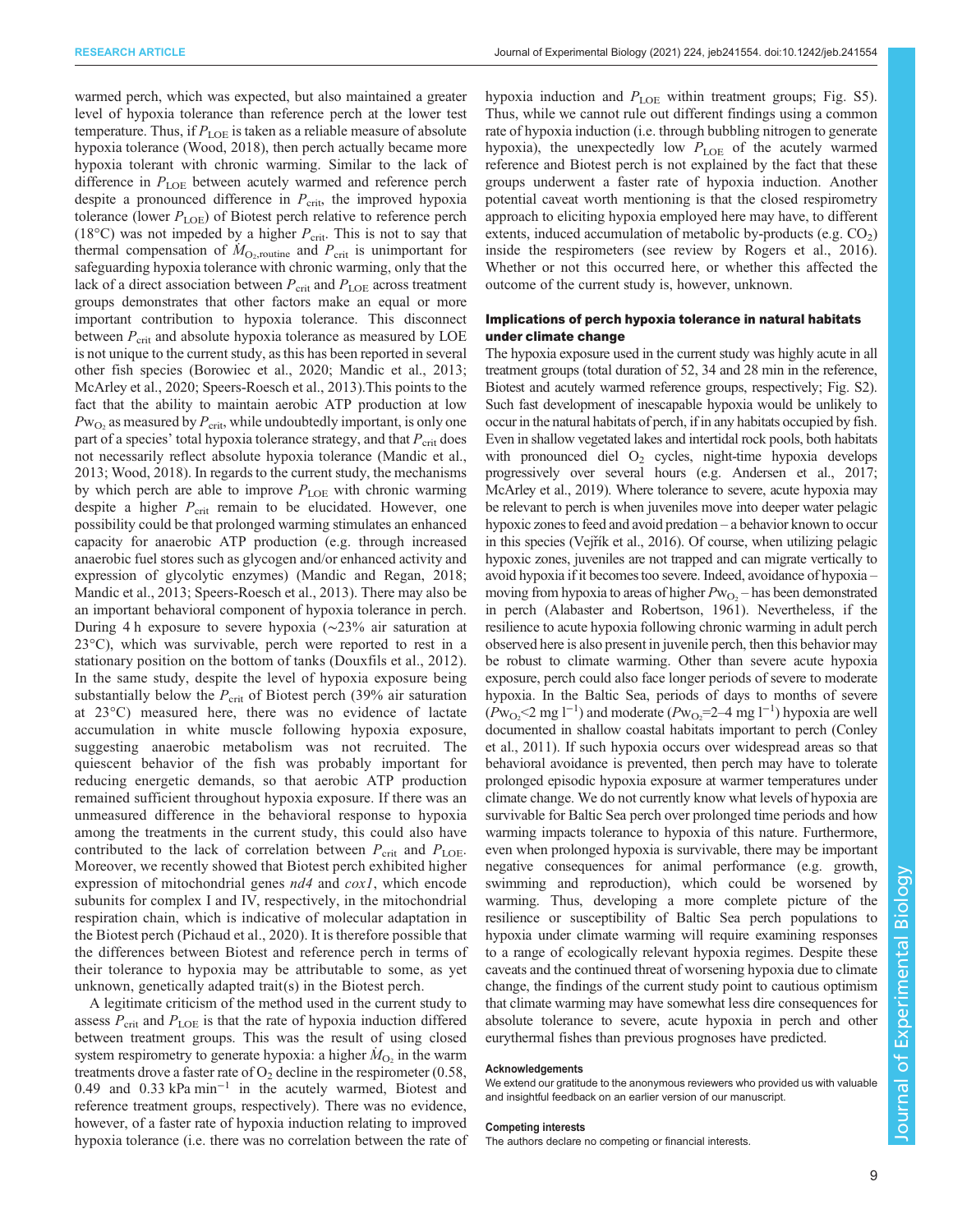## <span id="page-9-0"></span>Author contributions

Conceptualization: A.E., A.G., M.H., E. Sandblom; Methodology: A.E.; Validation: A.E.; Formal analysis: A.E.; Investigation: A.E., E. Sundell, D.M., T.M.; Resources: A.G., M.H., E. Sandblom; Data curation: A.E.; Writing - original draft: A.E.; Writing - review & editing: A.E., E. Sundell, D.M., T.M., A.G., M.H., E. Sandblom; Visualization: A.E.; Supervision: A.E., E. Sandblom; Project administration: A.G., M.H., E. Sandblom; Funding acquisition: A.G., E. Sandblom.

## Funding

This study was funded by the Swedish Research Council for Environment, Agricultural Sciences and Spatial planning (FORMAS) (Svenska Forskningsrådet Formas) (E. Sandblom), the Swedish Research Council (Vetenskapsrådet) (E. Sandblom and A.G.) and the Helge Ax:son Johnson foundation (Helge Ax:son Johnsons Stiftelse) (D.M.).

## Data availability

Data are available from the Dryad digital repository (Ekström, 2021): [dryad.tmpg4f4z3](https://doi.org/10.5061/dryad.tmpg4f4z3)

## Supplementary information

Supplementary information available online at <https://jeb.biologists.org/lookup/doi/10.1242/jeb.241554.supplemental>

#### References

- Alabaster, J. S. and Robertson, K. G. [\(1961\). The effect of diurnal changes in](https://doi.org/10.1016/0003-3472(61)90007-0) [temperature, dissolved oxygen and illumination on the behaviour of roach \(](https://doi.org/10.1016/0003-3472(61)90007-0)Rutilus rutilus (L.)), bream (Abramis brama [\(L.\)\) and perch \(](https://doi.org/10.1016/0003-3472(61)90007-0)Perca fluviatilis (L.)). Anim. Behav. 9[, 187-192. doi:10.1016/0003-3472\(61\)90007-0](https://doi.org/10.1016/0003-3472(61)90007-0)
- [Alabaster, J. S., Herbert, D. W. M. and Hemens, J.](https://doi.org/10.1111/j.1744-7348.1957.tb00452.x) (1957). The survival of rainbow trout (Salmo gairdnerii [Richardson\) and perch \(](https://doi.org/10.1111/j.1744-7348.1957.tb00452.x)Perca fluviatilis L.) at various [concentrations of dissolved oxygen and carbon dioxide.](https://doi.org/10.1111/j.1744-7348.1957.tb00452.x) Ann. Appl. Biol. 45, [177-188. doi:10.1111/j.1744-7348.1957.tb00452.x](https://doi.org/10.1111/j.1744-7348.1957.tb00452.x)
- [Andersen, M. R., Kragh, T. and Sand-Jensen, K.](https://doi.org/10.1098/rspb.2017.1427) (2017). Extreme diel dissolved [oxygen and carbon cycles in shallow vegetated lakes.](https://doi.org/10.1098/rspb.2017.1427) Proc. R. Soc. B 284, [20171427. doi:10.1098/rspb.2017.1427](https://doi.org/10.1098/rspb.2017.1427)
- Anttila, K., Lewis, M., Prokkola, J. M., Kanerva, M., Seppänen, E., Kolari, I. and Nikinmaa, M. [\(2015\). Warm acclimation and oxygen depletion induce species](https://doi.org/10.1242/jeb.119115)[specific responses in salmonids.](https://doi.org/10.1242/jeb.119115) J. Exp. Biol. 218, 1471-1477. doi:10.1242/jeb. [119115](https://doi.org/10.1242/jeb.119115)
- [Bilberg, K., Malte, H., Wang, T. and Baatrup, E.](https://doi.org/10.1016/j.aquatox.2009.10.019) (2010). Silver nanoparticles and [silver nitrate cause respiratory stress in Eurasian perch \(](https://doi.org/10.1016/j.aquatox.2009.10.019)Perca fluviatilis). Aquat. Toxicol. 96[, 159-165. doi:10.1016/j.aquatox.2009.10.019](https://doi.org/10.1016/j.aquatox.2009.10.019)
- [Borowiec, B. G., Crans, K. D., Khajali, F., Pranckevicius, N. A., Young, A. and](https://doi.org/10.1016/j.cbpa.2016.04.010) Scott, G. R. [\(2016\). Interspecific and environment-induced variation in hypoxia](https://doi.org/10.1016/j.cbpa.2016.04.010) tolerance in sunfish. [Comp. Biochem. Physiol. A Mol. Integr. Physiol.](https://doi.org/10.1016/j.cbpa.2016.04.010) 198, 59-71. [doi:10.1016/j.cbpa.2016.04.010](https://doi.org/10.1016/j.cbpa.2016.04.010)
- [Borowiec, B. G., Hoffman, R. D., Hess, C. D., Galvez, F. and Scott, G. R.](https://doi.org/10.1242/jeb.209692) (2020). [Interspecific variation in hypoxia tolerance and hypoxia acclimation responses in](https://doi.org/10.1242/jeb.209692) killifish from the family Fundulidae. J. Exp. Biol. 223[, jeb.209692. doi:10.1242/jeb.](https://doi.org/10.1242/jeb.209692) [209692](https://doi.org/10.1242/jeb.209692)
- Boutilier, R. G. (2001). Mechanisms of cell survival in hypoxia and hypothermia. J. Exp. Biol. 204, 3171-3181.
- Breitburg, D., Levin, L. A., Oschlies, A., Grégoire, M., Chavez, F. P., Conley, D. J., Garçon, V., Gilbert, D., Gutiérrez, D., Isensee, K. et al. (2018). Declining [oxygen in the global ocean and coastal waters.](https://doi.org/10.1126/science.aam7240) Science 359, eaam7240. doi:10. [1126/science.aam7240](https://doi.org/10.1126/science.aam7240)
- Butler, P. J., Taylor, E. W. (1975). The effect of progressive hypoxia on respiration in the dogfish (Scyliorhinus canicula) at different seasonal temperatures. J. Exp. Biol. 63, 117-130.
- Carstensen, J. and Conley, D. J. [\(2019\). Baltic Sea hypoxia takes many shapes](https://doi.org/10.1002/lob.10350) and sizes. Limnol. Oceanogr. Bull. 28[, 125-129. doi:10.1002/lob.10350](https://doi.org/10.1002/lob.10350)
- [Carstensen, J., Andersen, J. H., Gustafsson, B. G. and Conley, D. J.](https://doi.org/10.1073/pnas.1323156111) (2014). [Deoxygenation of the Baltic Sea during the last century.](https://doi.org/10.1073/pnas.1323156111) Proc. Natl Acad. Sci. USA 111[, 5628-5633. doi:10.1073/pnas.1323156111](https://doi.org/10.1073/pnas.1323156111)
- Casini, M., Kä[ll, F., Hansson, M., Plikshs, M., Baranova, T., Karlsson, O.,](https://doi.org/10.1098/rsos.160416) Lundströ[m, K., Neuenfeldt, S., Gårdmark, A. and Hjelm, J.](https://doi.org/10.1098/rsos.160416) (2016). Hypoxic [areas, density-dependence and food limitation drive the body condition of a](https://doi.org/10.1098/rsos.160416) [heavily exploited marine fish predator.](https://doi.org/10.1098/rsos.160416) R. Soc. Open Sci. 3, 160416. doi:10.1098/ [rsos.160416](https://doi.org/10.1098/rsos.160416)
- [Chabot, D., Steffensen, J. F. and Farrell, A. P.](https://doi.org/10.1111/jfb.12845) (2016). The determination of [standard metabolic rate in fishes.](https://doi.org/10.1111/jfb.12845) J. Fish Biol. 88, 81-121. doi:10.1111/jfb.12845
- Chan, D. K. O. [\(1986\). Cardiovascular, respiratory, and blood adjustments to](https://doi.org/10.1007/BF02264086) [hypoxia in the Japanese eel,](https://doi.org/10.1007/BF02264086) Anguilla japonica. Fish Physiol. Biochem. 2, [179-193. doi:10.1007/BF02264086](https://doi.org/10.1007/BF02264086)
- [Chen, B.-J., Fu, S.-J., Cao, Z.-D. and Wang, Y.-X.](https://doi.org/10.1016/j.aquaculture.2019.04.057) (2019). Effect of temperature on critical oxygen tension  $(P_{\text{crit}})$  and gill morphology in six cyprinids in the Yangtze River, China. Aquaculture 508[, 137-146. doi:10.1016/j.aquaculture.2019.04.057](https://doi.org/10.1016/j.aquaculture.2019.04.057)
- Claireaux, G. and Chabot, D. [\(2016\). Responses by fishes to environmental](https://doi.org/10.1111/jfb.12833) hypoxia: integration through Fry'[s concept of aerobic metabolic scope.](https://doi.org/10.1111/jfb.12833) J. Fish Biol. 88[, 232-251. doi:10.1111/jfb.12833](https://doi.org/10.1111/jfb.12833)
- [Clark, T. D., Eliason, E. J., Sandblom, E., Hinch, S. G. and Farrell, A. P.](https://doi.org/10.1111/j.1095-8649.2008.02109.x) (2008). [Calibration of a hand-held haemoglobin analyser for use on fish blood.](https://doi.org/10.1111/j.1095-8649.2008.02109.x) J. Fish Biol. 73[, 2587-2595. doi:10.1111/j.1095-8649.2008.02109.x](https://doi.org/10.1111/j.1095-8649.2008.02109.x)
- [Clark, T. D., Sandblom, E. and Jutfelt, F.](https://doi.org/10.1242/jeb.084251) (2013). Aerobic scope measurements of [fishes in an era of climate change: respirometry, relevance and recommendations.](https://doi.org/10.1242/jeb.084251) J. Exp. Biol. 216[, 2771-2782. doi:10.1242/jeb.084251](https://doi.org/10.1242/jeb.084251)
- [Conley, D. J., Carstensen, J., Aigars, J., Axe, P., Bonsdorff, E., Eremina, T.,](https://doi.org/10.1021/es201212r) [Haahti, B.-M., Humborg, C., Jonsson, P., Kotta, J. et al.](https://doi.org/10.1021/es201212r) (2011). Hypoxia is [increasing in the coastal zone of the Baltic Sea.](https://doi.org/10.1021/es201212r) Environ. Sci. Technol. 45, [6777-6783. doi:10.1021/es201212r](https://doi.org/10.1021/es201212r)
- Corkum, C. P. and Gamperl, A. K. [\(2009\). Does the ability to metabolically](https://doi.org/10.1002/jez.520) [downregulate alter the hypoxia tolerance of fishes?: a comparative study using](https://doi.org/10.1002/jez.520) cunner (T. adspersus) and Greenland cod (G. ogac). [J. Exp. Zool. A Ecol. Genet.](https://doi.org/10.1002/jez.520) Physiol. 311A[, 231-239. doi:10.1002/jez.520](https://doi.org/10.1002/jez.520)
- Diaz, R. J. and Breitburg, D. L. (2009). Chapter 1 The hypoxic environment. In Fish Physiology, Vol. 27 (ed. J. G. Richards, A. P. Farrell and C. J. Brauner), pp. 1-23: Academic Press.
- [Douxfils, J., Deprez, M., Mandiki, S. N. M., Milla, S., Henrotte, E., Mathieu, C.,](https://doi.org/10.1016/j.fsi.2012.08.013) Silvestre, F., Vandecan, M., Rougeot, C., Mélard, C. et al. (2012). Physiological [and proteomic responses to single and repeated hypoxia in juvenile Eurasian](https://doi.org/10.1016/j.fsi.2012.08.013) perch under domestication – [Clues to physiological acclimation and humoral](https://doi.org/10.1016/j.fsi.2012.08.013) immune modulations. Fish Shellfish Immunol. 33[, 1112-1122. doi:10.1016/j.fsi.](https://doi.org/10.1016/j.fsi.2012.08.013) [2012.08.013](https://doi.org/10.1016/j.fsi.2012.08.013)
- Ekström, A. [\(2021\). Data from: Cardiorespiratory adjustments to chronic](http://dx.doi.org/10.5061/dryad.tmpg4f4z3) [environmental warming improves hypoxia tolerance in European perch. Dryad,](http://dx.doi.org/10.5061/dryad.tmpg4f4z3) [Dataset. doi:10.5061/dryad.tmpg4f4z3](http://dx.doi.org/10.5061/dryad.tmpg4f4z3)
- Ekström, A., Brijs, J., Clark, T. D., Grä[ns, A., Jutfelt, F. and Sandblom, E.](https://doi.org/10.1152/ajpregu.00530.2015) [\(2016a\). Cardiac oxygen limitation during an acute thermal challenge in the](https://doi.org/10.1152/ajpregu.00530.2015) [European perch: effects of chronic environmental warming and experimental](https://doi.org/10.1152/ajpregu.00530.2015) hyperoxia. [Am. J. Physiol. Regul. Integr. Comp. Physiol.](https://doi.org/10.1152/ajpregu.00530.2015) 311, R440-R449. doi:10. [1152/ajpregu.00530.2015](https://doi.org/10.1152/ajpregu.00530.2015)
- Ekström, A., Hellgren, K., Grä[ns, A., Pichaud, N. and Sandblom, E.](https://doi.org/10.1242/jeb.134312) (2016b). [Dynamic changes in scope for heart rate and cardiac autonomic control during](https://doi.org/10.1242/jeb.134312) [warm acclimation in rainbow trout.](https://doi.org/10.1242/jeb.134312) J. Exp. Biol. 219, 1106-1109. doi:10.1242/jeb. [134312](https://doi.org/10.1242/jeb.134312)
- Ekströ[m, A., Sandblom, E., Blier, P. U., Cyr, B.-A. D., Brijs, J. and Pichaud, N.](https://doi.org/10.1242/jeb.150698) [\(2016c\). Thermal sensitivity and phenotypic plasticity of cardiac mitochondrial](https://doi.org/10.1242/jeb.150698) [metabolism in European perch,](https://doi.org/10.1242/jeb.150698) Perca fluviatilis. J. Exp. Biol. 220, 386-396. doi:10. [1242/jeb.150698](https://doi.org/10.1242/jeb.150698)
- Eliason, E. J. and Anttila, K. (2017). Temperature and the cardiovascular system. In Fish Physiology, Vol. 36 (ed. A. K. Gamperl, T. E. Gillis, A. P. Farrell and C. J. Brauner), pp. 235-297: Academic Press.
- [Ern, R., Norin, T., Gamperl, A. K. and Esbaugh, A. J.](https://doi.org/10.1242/jeb.143495) (2016). Oxygen dependence [of upper thermal limits in fishes.](https://doi.org/10.1242/jeb.143495) J. Exp. Biol. 219, 3376-3383. doi:10.1242/jeb. [143495](https://doi.org/10.1242/jeb.143495)
- Farrell, A. P. [\(2007\). Tribute to P. L. Lutz: a message from the heart why hypoxic](https://doi.org/10.1242/jeb.02781) bradycardia in fishes? J. Exp. Biol. 210[, 1715-1725. doi:10.1242/jeb.02781](https://doi.org/10.1242/jeb.02781)
- Farrell, A. P. and Richards, J. G. (2009a). Chapter 11 Defining hypoxia: an integrative synthesis of the responses of fish to hypoxia. In Fish Physiology, Vol. 27 (ed. J. G. Richards, A. P. Farrell and C. J. Brauner), pp. 487-503: Academic Press.
- Farrell, A. P. and Richards, J. J. (2009b). Defining hypoxia: an integrative synthesis of the responses of fish to hypoxia. In Hypoxia (ed. J. G. Richards, A. P. Farrell and C. J. Brauner), pp. 487-503. Burlington: Academic.
- Farrell, A. P. T. and Stecyk, J. A. W. [\(2007\). The heart as a working model to](https://doi.org/10.1016/j.cbpa.2007.01.021) [explore themes and strategies for anoxic survival in ectothermic vertebrates.](https://doi.org/10.1016/j.cbpa.2007.01.021) [Comp. Biochem. Physiol. A Mol. Integr. Physiol.](https://doi.org/10.1016/j.cbpa.2007.01.021) 147, 300-312. doi:10.1016/j. [cbpa.2007.01.021](https://doi.org/10.1016/j.cbpa.2007.01.021)
- Farrell, A., Gamperl, A., Hicks, J., Shiels, H. and Jain, K. (1996). Maximum cardiac performance of rainbow trout (Oncorhynchus mykiss) at temperatures approaching their upper lethal limit. J. Exp. Biol. 199, 663-672.
- Fry, F. E. J. and Hart, J. S. [\(1948\). The relation of temperature to oxygen](https://doi.org/10.2307/1538211) consumption in the goldfish. Biol. Bull. 94[, 66-77. doi:10.2307/1538211](https://doi.org/10.2307/1538211)
- Gehrke, P. C. and Fielder, D. R. [\(1988\). Effects of temperature and dissolved](https://doi.org/10.1007/BF00691008) [oxygen on heart rate, ventilation rate and oxygen consumption of spangled perch,](https://doi.org/10.1007/BF00691008) [Leiopotherapon unicolor](https://doi.org/10.1007/BF00691008) (Günther 1859), (Percoidei, Teraponidae). J. Comp. Physiol. B 157[, 771-782. doi:10.1007/BF00691008](https://doi.org/10.1007/BF00691008)
- He, W., Cao, Z.-D. and Fu, S.-J. [\(2015\). Effect of temperature on hypoxia tolerance](https://doi.org/10.1016/j.cbpa.2014.05.004) [and its underlying biochemical mechanism in two juvenile cyprinids exhibiting](https://doi.org/10.1016/j.cbpa.2014.05.004) distinct hypoxia sensitivities. [Comp. Biochem. Physiol. A Mol. Integr. Physiol.](https://doi.org/10.1016/j.cbpa.2014.05.004) 187, [232-241. doi:10.1016/j.cbpa.2014.05.004](https://doi.org/10.1016/j.cbpa.2014.05.004)
- Holeton, G. F. and Randall, D. J. (1967). The effect of hypoxia upon the partial pressure of gases in the blood and water afferent and efferent to the gills of rainbow trout. J. Exp. Biol. 46, 317-327.
- Horoszewicz, L. (1973). Lethal and 'disturbing' [temperatures in some fish species](https://doi.org/10.1111/j.1095-8649.1973.tb04445.x) [from lakes with normal and artificially elevated temperature.](https://doi.org/10.1111/j.1095-8649.1973.tb04445.x) J. Fish Biol. 5, [165-181. doi:10.1111/j.1095-8649.1973.tb04445.x](https://doi.org/10.1111/j.1095-8649.1973.tb04445.x)